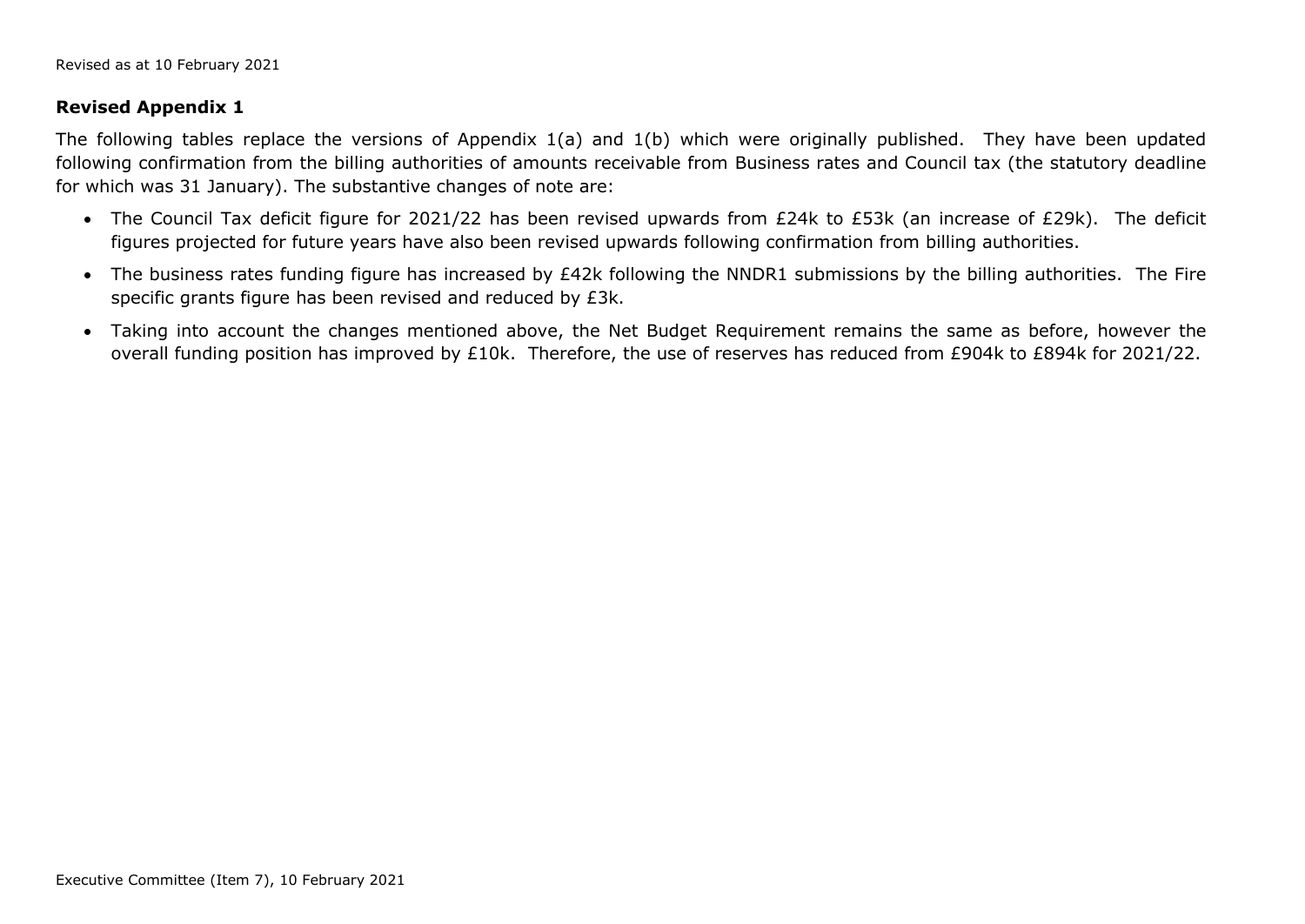## **Revised Appendix 1 (A)**

| <b>Directorate</b>                         | 2020/21<br><b>Approved</b><br><b>Budget</b><br>£000 | 2020/21<br>2021/22<br><b>Revised</b><br>£000<br><b>Budget</b><br>£000 |              | 2022/23<br>£000 | 2023/24<br>£000 | 2024/25<br>£000 | 2025/26<br>£000 |
|--------------------------------------------|-----------------------------------------------------|-----------------------------------------------------------------------|--------------|-----------------|-----------------|-----------------|-----------------|
| <b>Base Budget</b>                         | $\Omega$                                            | $\Omega$                                                              | 31,339       | 32,277          | 32,511          | 32,576          | 33,508          |
| Pay Adjustment                             | 0                                                   | 0                                                                     | 0            | 435             | 444             | 453             | 462             |
| <b>Inflation Adjustment</b>                | $\Omega$                                            | $\Omega$                                                              | $\mathbf{0}$ | 78              | 78              | 78              | 78              |
| Corporate Core                             | 1,349                                               | 1,495                                                                 | 110          | 0               | $-28$           | $-45$           | 0               |
| <b>Statutory Accounting</b>                | 589                                                 | 590                                                                   | $-293$       | $\Omega$        | $\mathbf{0}$    | 0               | 0               |
| Delivery, Corporate Development & Planning | 21,513                                              | 21,377                                                                | 545          | $-12$           | $-12$           | 0               | 0               |
| People & Organisational Development        | 2,298                                               | 633                                                                   | $-104$       | 0               | $\Omega$        | $\Omega$        | $\mathbf 0$     |
| Finance & Assets                           | 4,264                                               | 5,929                                                                 | 212          | 40              | $-40$           | $\Omega$        | $\Omega$        |
| <b>RCCO</b>                                | 1,315                                               | 1,315                                                                 | 469          | $-307$          | $-377$          | 426             | 374             |
| Transfers to/(from) Reserves               | 11                                                  | 0                                                                     | $\mathbf{0}$ | $\Omega$        | 0               | 20              | $\mathbf{0}$    |
| <b>Net Budget Requirement</b>              | 31,339                                              | 31,339                                                                | 32,277       | 32,511          | 32,576          | 33,508          | 34,422          |
| Revenue Support Grant/ Business Rates      | $-8,291$                                            | $-8,291$                                                              | $-8,040$     | $-8,070$        | $-8,145$        | $-8,220$        | $-8,295$        |
| Council Tax Receipts Surplus/Deficit       | $-274$                                              | $-274$                                                                | 53           | 66              | 66              | $\Omega$        | $\Omega$        |
| Council Tax Support Grant                  | $\Omega$                                            | $\Omega$                                                              | $-336$       | $\Omega$        | $\Omega$        | $\Omega$        | $\Omega$        |
| <b>Fire Specific Grants</b>                | $-1,106$                                            | $-1,106$                                                              | $-1,123$     | $-1,136$        | $-1,146$        | $-1,156$        | $-1,166$        |
| <b>Council Tax Receipts</b>                | $-20,460$                                           | $-20,460$                                                             | $-20,729$    | $-21,351$       | $-22,123$       | $-22,924$       | $-23,752$       |
| Pension Grant Funding                      | $-1,208$                                            | $-1,208$                                                              | $-1,208$     | $-1,208$        | $-1,208$        | $-1,208$        | $-1,208$        |
| Use of Reserves                            | 0                                                   | 0                                                                     | $-894$       | $-812$          | $-20$           | <sup>n</sup>    | -1              |
| <b>Total Funding Available</b>             | $-31,339$                                           | $-31,339$                                                             | $-32,277$    | $-32,511$       | $-32,576$       | $-33,508$       | $-34,422$       |
| Shortfall/(Surplus) for Year               | 0                                                   | 0                                                                     | $\mathbf 0$  | 0               | 0               | 0               | 0               |
| <b>Cumulative Savings Requirement</b>      | $\mathbf 0$                                         | 0                                                                     | $\mathbf 0$  | 0               | $\mathbf 0$     | 0               | 0               |